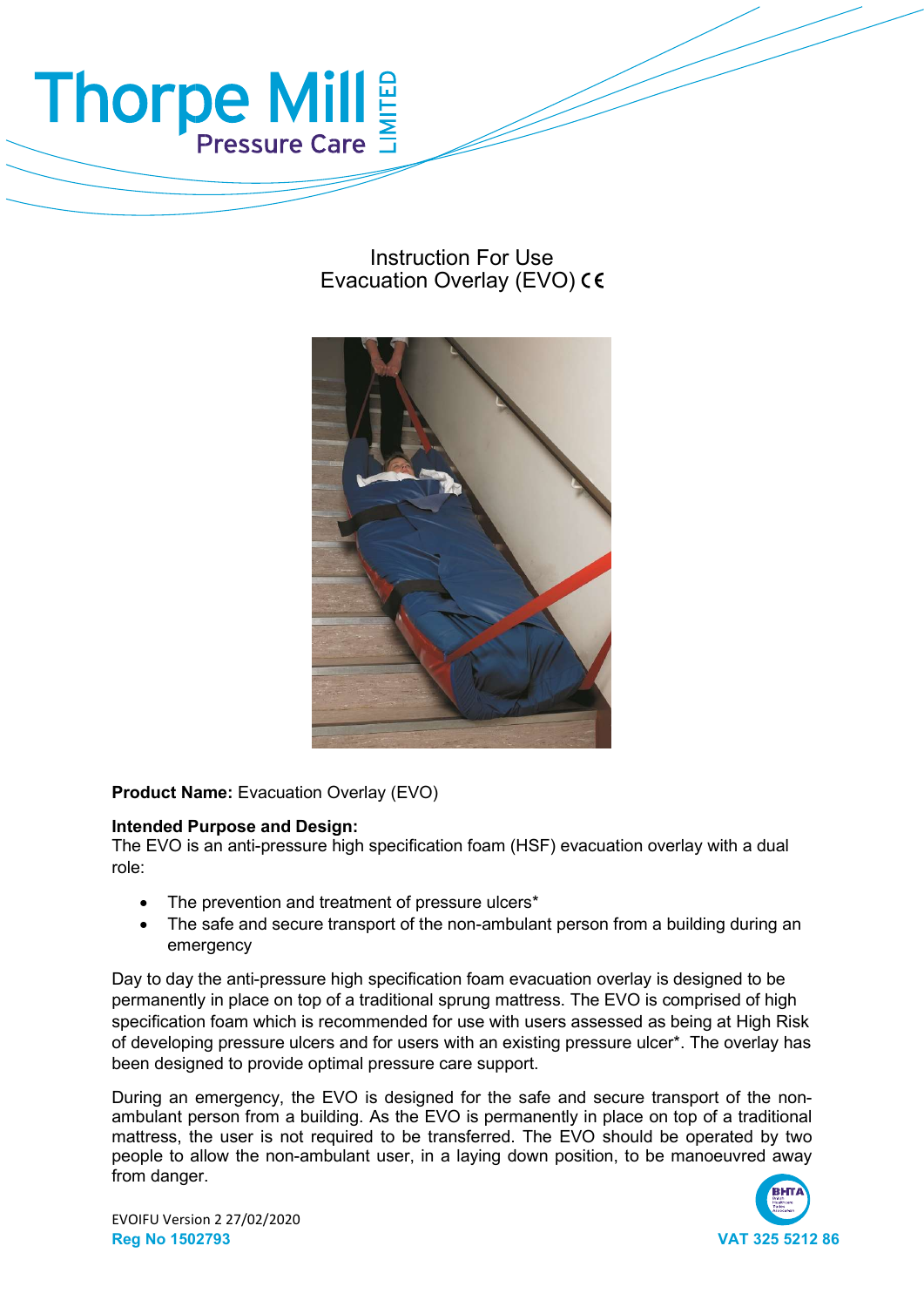The EVO is comprised of 90 mm high density combustion modified polyurethane, which is covered, on the topside, using a multi stretch, wipe clean and flame resistant vapour permeable fabric. The bottom of the EVO is comprised of tough PVC, coated to enable sliding over surfaces such as carpets, concrete, wood or any bumps like stairs. The EVO is held on the bed with tucks, which double as cocooning flaps to hold the user in transit. In order to hold the user in place during transit, the EVO also features extremely durable webbing, buckles and a foot pocket. There are also pulling loops at each end, the loop at the head end is to hold the unit back when descending stairways. The flexible nature of the unit enables narrow doorways and stairs to be negotiated.

Operator Qualifications: The EVO is operated by two people. The EVO is intended to be used by suitably trained and competent operators and only for the intended purpose, as specified in this instruction guide. In addition to the information in this guide, operators must adhere to local health and safety and manual handling policies.

# Instructions for Use (IFU):

**Prior To Use:** Upon receipt of the EVO all packaging should be removed and visual checks should be carried out to ensure:

- The contents are complete
- The EVO has not been damaged in transit
- All fittings operate correctly
- Check the safe working load is suitable for the intended user
- Ensure the EVO is suitable for the intended user in terms of pressure care risk
- The label should not be removed

Storage and Servicing: The EVO is designed to be permanently in place on top of a traditional sprung mattress. The EVO should be inspected daily and/or between users to check for material degradation, damage, misuse or tampering. Check for any signs of tearing and/or punctures, check all the seams for any signs of splitting and check for any signs of permanent staining. If following the visual inspection, the EVO is not fit for purpose, it should be disposed of safely and in line with local infection prevention and control policies.

When the EVO(s) are not in use they should be stored in a protective covering and should be in a secure location away from the general public. For ease of storage  $EV\overline{O}(s)$  can be stacked on top of one another. However, to avoid damage to the EVO(s), never store other items on top of them, always store them flat, do not store them directly on the floor and do not store them next to radiators or other heating devices.

#### During Use:

#### Daily Use:

- Ensure that the EVO is positioned on the bed and is the correct way up
- Although the EVO has optimal pressure-redistributing qualities, it is important that the user repositions themselves or is repositioned frequently

# During Transit:

- Ensure users feet are in the foot pocket
- Pull the cocooning flaps round the user
- Tighten security belts over the user
- The operators can then manoeuvre the user to safety using the loops
- If moving downstairs, ensure the users head is at the top of the unit and feet first down the stairs
- Ensure the operators remain in full control of the EVO

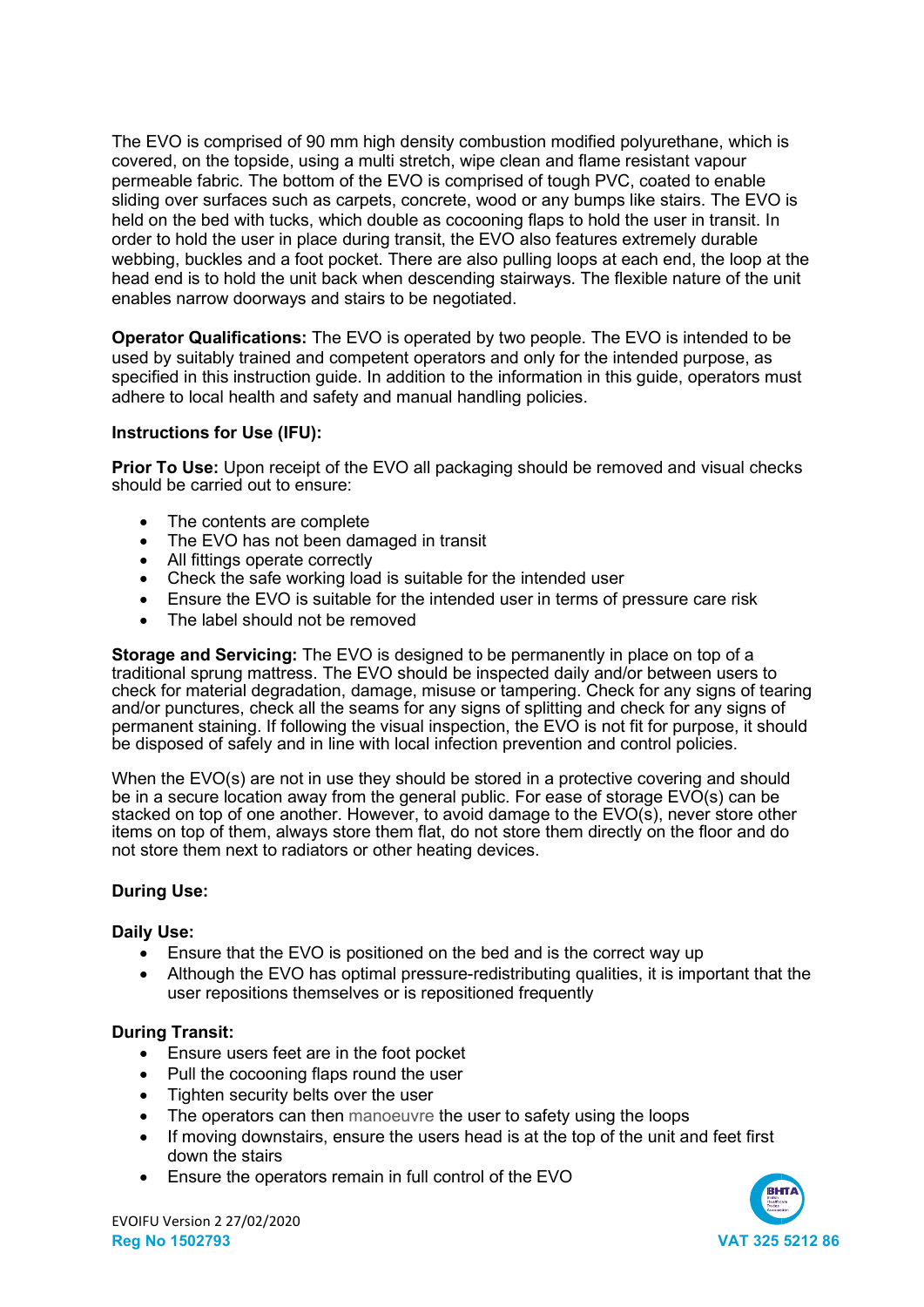Aftercare: The EVO is a reusable product, therefore, the following processes should be undertaken to allow its re-use.

- Visual Inspection: Daily and/or between users the EVO should be inspected as per previous recommendations.
- Cleaning: EVO covers should be cleaned regularly including between patients in accordance with The Revised Healthcare Cleaning Manual 2009, BHTA Protect, Rinse and Dry 2016, local infection prevention and control policies and the guidance below:
	- 1. Wipe the whole surface of the EVO with soap and water, rinse with clean water and allow to dry completely before re-use. A non-abrasive cloth can be used for more stubborn soiling
	- 2. If a disinfectant wipe is applied, the EVO must be allowed to dry completely
	- 3. Wipe the EVO(s) using a single use wipe, if heavily soiled, a 0.1% Chlorine Solution (1,000ppm) and cold water. If bodily fluids have been in contact with the EVO(s), a 1% Chlorine Solution (10,000ppm) can be used. Rinse thoroughly with clean water and a damp single use wipe
	- 4. The EVO cover is machine washable up to  $60^{\circ}$ C for 15 minutes and should then be followed by a cold rinse.
	- 5. Line dry in an indoor, clean environment or tumble dry on a low heat setting not exceeding 40°C and not for longer than 10 minutes.
	- 6. EVO(s) must be thoroughly dried before re-use
	- 7. Always ensure the correct EVO cover is returned to its corresponding foam inner. Covers must not be used on other foam EVO's

# General Warnings Precautions and Limitations:

- Only trained and competent operators should operate the EVO and be involved in selection of suitable pressure support surface
- Only use the EVO for its intended purpose
- Ensure the EVO is suitable for the intended user in terms of pressure care risk
- Ensure that the user repositions themselves or is repositioned frequently
- Do not exceed user maximum weight of 150 kg (SWL 150kg)
- Take care not to puncture the EVO, to avoid fluid ingress/strikethrough
- Do not place sharp objects such as scissors, needles, syringes, scalpels or other sharps on the EVO surface
- Advise operators, users and visitors to remove or cover hand jewellery including rings with sharp edges
- Do not permit staff or visitors to sit on EVO
- Take extra care when using medical equipment such as monitors; drip stands and transfer aids
- Frequent or prolonged exposure to higher concentration disinfectant solutions may prematurely age the EVO
- The EVO must be thoroughly rinsed and dried between and after cleaning or disinfection.
- Abrasive cleaners and sponges must not be used to avoid ingress of fluids/strikethrough
- Dimethyl formamide (DMF), tetrahydroruran (THF), concentrated inorganic acids, concentrated alkalis, and phenol/cresol based chemicals should never be used
- During evacuation, the user should not be left in the EVO unattended
- The operators must always be in control when operating the EVO
- The operators must not let go of the EVO during transit
- Rapid movements should be avoided during EVO use, in order to avoid further injury to the user